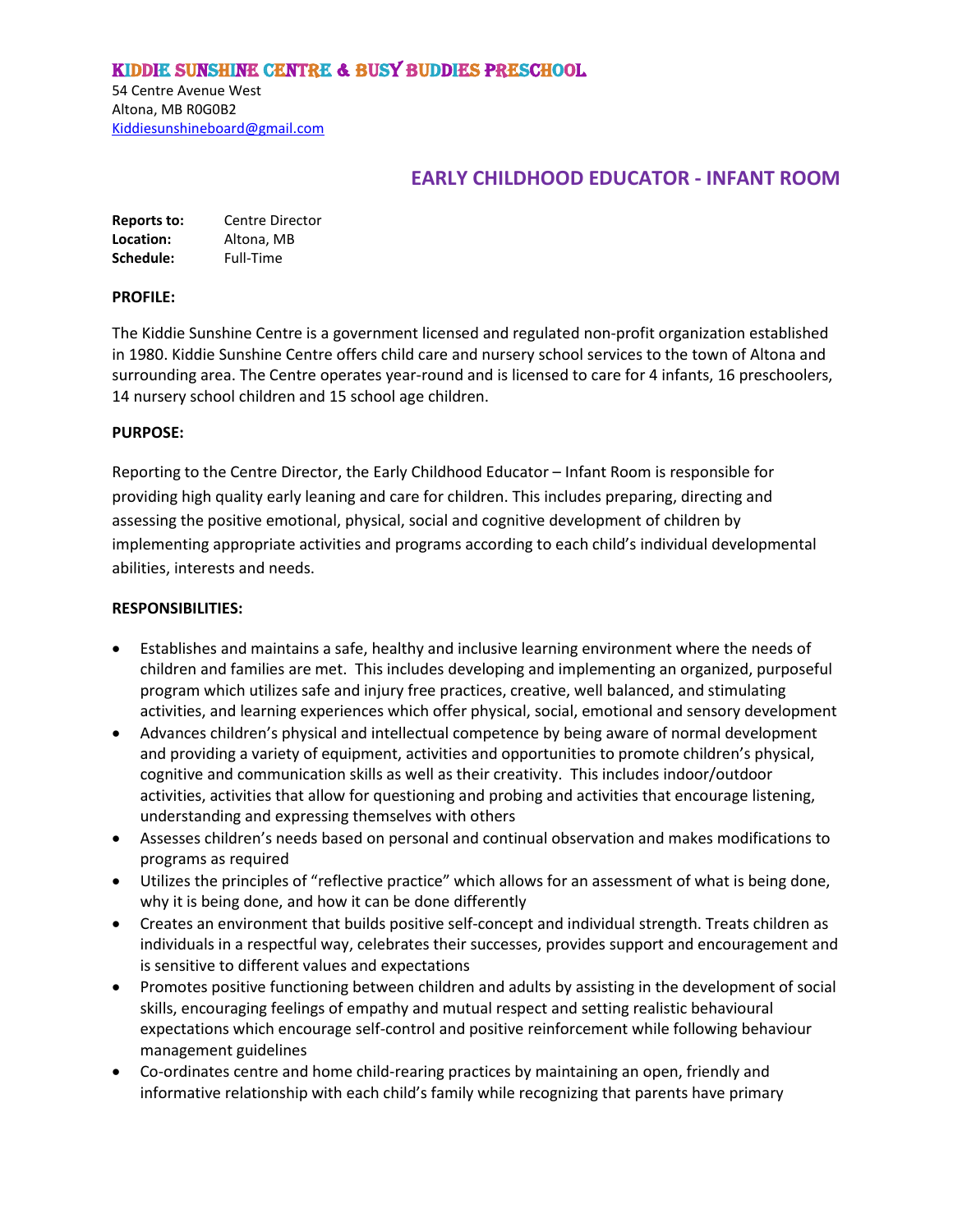54 Centre Avenue West Altona, MB R0G0B2 [Kiddiesunshineboard@gmail.com](mailto:Kiddiesunshineboard@gmail.com)

> responsibility for the care of their children. This includes informing parents about the child's experiences at the centre, encouraging parents to keep the centre informed of specific events that may impact on the child, and encouraging parents' involvement in the activities of the centre

 Maintains a high level of professionalism including confidentiality, ethical and professional behaviour, continuous personal and professional development, and participation in child care organizations as appropriate

### **KEY SKILLS & ABILITIES:**

- Must have in depth knowledge of the principles of early childhood development and learning, with the ability to develop appropriate programs and curriculum based on a variety of learning styles, ages and cultural backgrounds
- Must have well developed communication skills with the ability to communicate effectively with children, parents, and other caregivers from various socio-economic, ethnic and cultural backgrounds as well as representatives of health-related and educational institutions
- Must have demonstrated ability to solve problems, resolve conflicts, manage crisis situations, make appropriate decisions and involve appropriate stakeholders when required
- Must have the ability to multi-task, to be flexible and adaptable in light of changing needs and priorities and to cope effectively with changing situations that may occur.
- Must be highly creative and skilled at creating, evaluating and modifying environments, programs and activities to meet the ever changing needs of children and families as well as the challenges faced by financial restraints and changing legislative requirements
- Must have excellent teamwork skills, with the ability to involve and support co-workers in day-today activities and issues that may occur
- Must have strong "self-management" skills with the ability to remain calm in stressful situations and stressful working environments. This includes ensuring satisfactory overall mental and physical health
- Must have the ability to demonstrate a high level of maturity which recognizes the importance of a respectful workplace and putting others' needs before one's own needs
- Must have the ability to mentor others and to be mentored in order to contribute to the personal and professional growth of others and self

## **REQUIRED QUALIFICATIONS:**

- Must be qualified as an ECE II or III
- An ECE II must have completed a two year diploma in Early Childhood Education through a recognized program of studies or have successfully completed a Competency Based Assessment or Competency Based Assessment/Prior Learning Assessment recognized by Manitoba Early Learning and Child Care
- An ECE III must have completed a currently approved ECE II program based on post October 31, 1991 requirements and a specialized program recognized by the Child Care Education Program